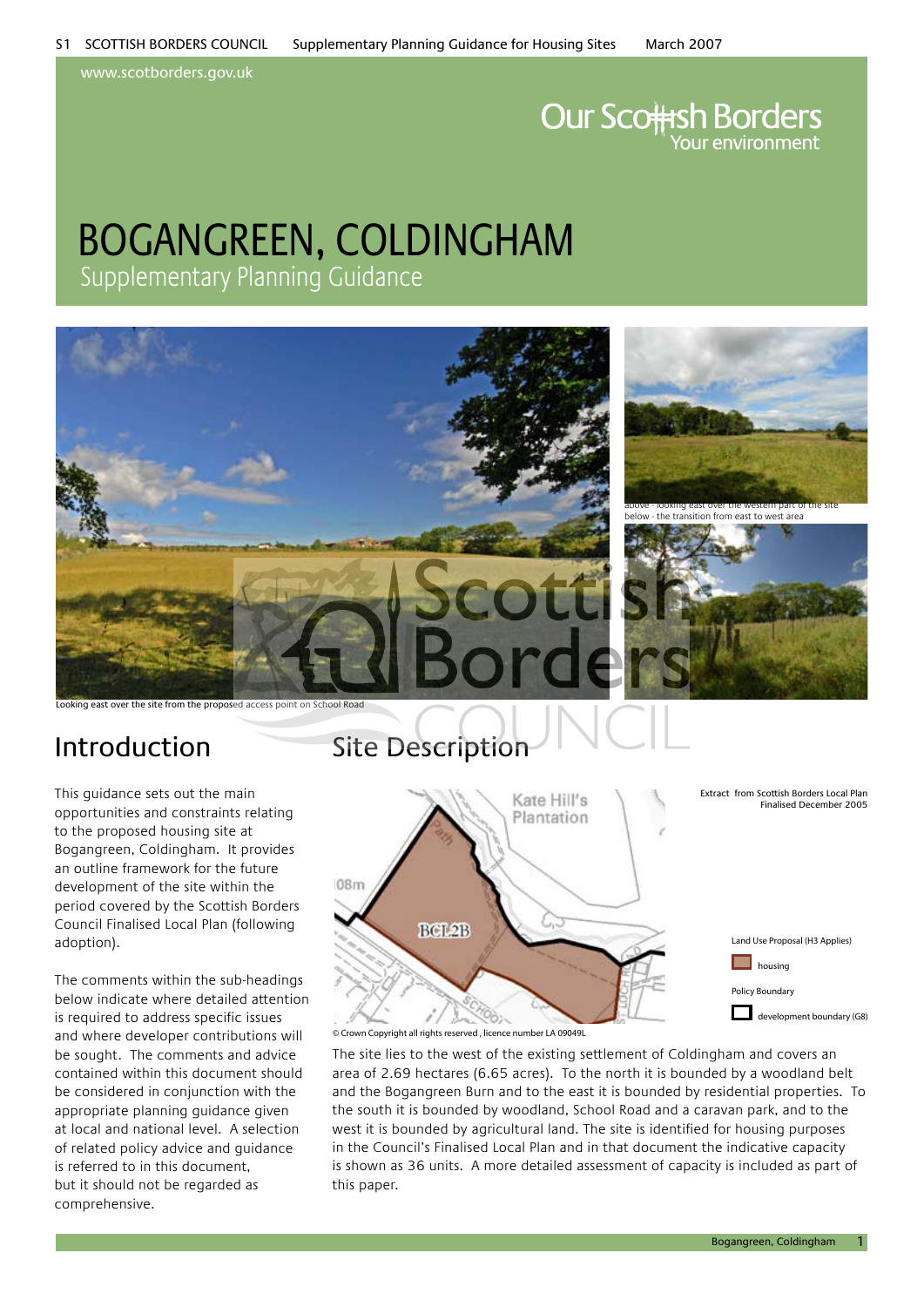### Development Vision

The aspiration for the site is that it should provide a very high quality, sustainable mixed residential development. Coldingham is a beautiful village with many distinguishing features. It is considered that this site should provide a benchmark development – a contemporary exemplar demonstrating how new development can incorporate the structuring principles and appreciation of materials that typified traditional development.

### Constraints and **Opportunities**

Consultations and research have been carried out to establish likely constraints and requirements in terms of Local Plan policy, electricity, gas, water, drainage, access, flood prevention, biodiversity, archaeology and architectural and landscape heritage.

Consultation responses have been received from SBC Roads, Scottish Power, National Grid (formerly Transco), SEPA, Scottish Water and Scottish Natural Heritage. Critical issues are summarised below. Certain constraints will require to be addressed through appropriate developer contributions, as indicated:

- Affordable housing: This will require to be provided under the provisions of Policy H1 and the Supplementary Planning Guidance on Affordable Housing (see Affordable Housing below).
- Education: The position at Eyemouth High School is such that the Council will be seeking a contribution from each development in the catchment area (see Developer Contributions below). There are no constraints regarding primary school education at Coldingham.
- Open space, landscaping and play facilities: these must be provided together with proposals for long term maintenance (see Developer Contributions below).
- Electricity an 11kv Scottish Power cable crosses the site.
- Gas there are no National Gas mains in the area.
- Access and transport see separate section below.
- Water and drainage see separate section below.



**high quality residential development**

Developers are expected to take account of these comments, as may be appropriate for the site development.

### Access and **Transport**

Road construction should not be conceived in isolation, but as an element in the overall design of the development.

The Council's 'Standards for Development Roads' should serve as a guide for the form of development on the site, but should be flexible enough so as not to inhibit the design of an innovative less car dominant layout which respects the landform and character of the area. The Council embraces the concepts of PAN 76 on 'New Residential Streets' which promotes an informal system of well connected streets with natural traffic calming (building lines, squares, shared road surfaces etc) built in and equal priority given to all transport modes such as passenger transport walking and cycling.

Where parking spaces are allocated to individual properties the provision requirement will be 2 parking spaces per dwelling unit (discounting garages) along with 25% visitor parking which should be provided in groups of at least 2 spaces and must be strategically located. For communal parking the provision requirement (including visitor parking) is 1.5 to 1.75 spaces per dwelling unit.

A Transport Assessment (TA) is required for developments of 50 or more

dwelling units and may be sought for developments of between 25 and 49 units. The developer will be expected to pay for or contribute towards the cost of identified off-site transport work required as a result of the development and/or the cumulative effect of overall development.

Access is to be taken from the A1107 School Road. Extensions must be made to the footway from the village, street lighting and the 30mph limit though care should be taken not to suburbanise the area. Given the number of units it is recommended that the carriageway width would be a minimum of 5.5 metres initially.

Secure and convenient walking and cycling connections must be provided to local facilities and public transport access points. The existing path network through the site should be reflected in the new layout for public use. Traffic calming should be introduced as a selfenforcing measure to maintain vehicle speeds below 20 mph.

### Urban Design and Landscape

The key requirements for the development are:

### Buildings and place making

- the development should demonstrate efficient use of energy and resources in terms of layout, orientation, construction and energy supply, to comply with Local Plan Policy G1
- the buildings should be between 1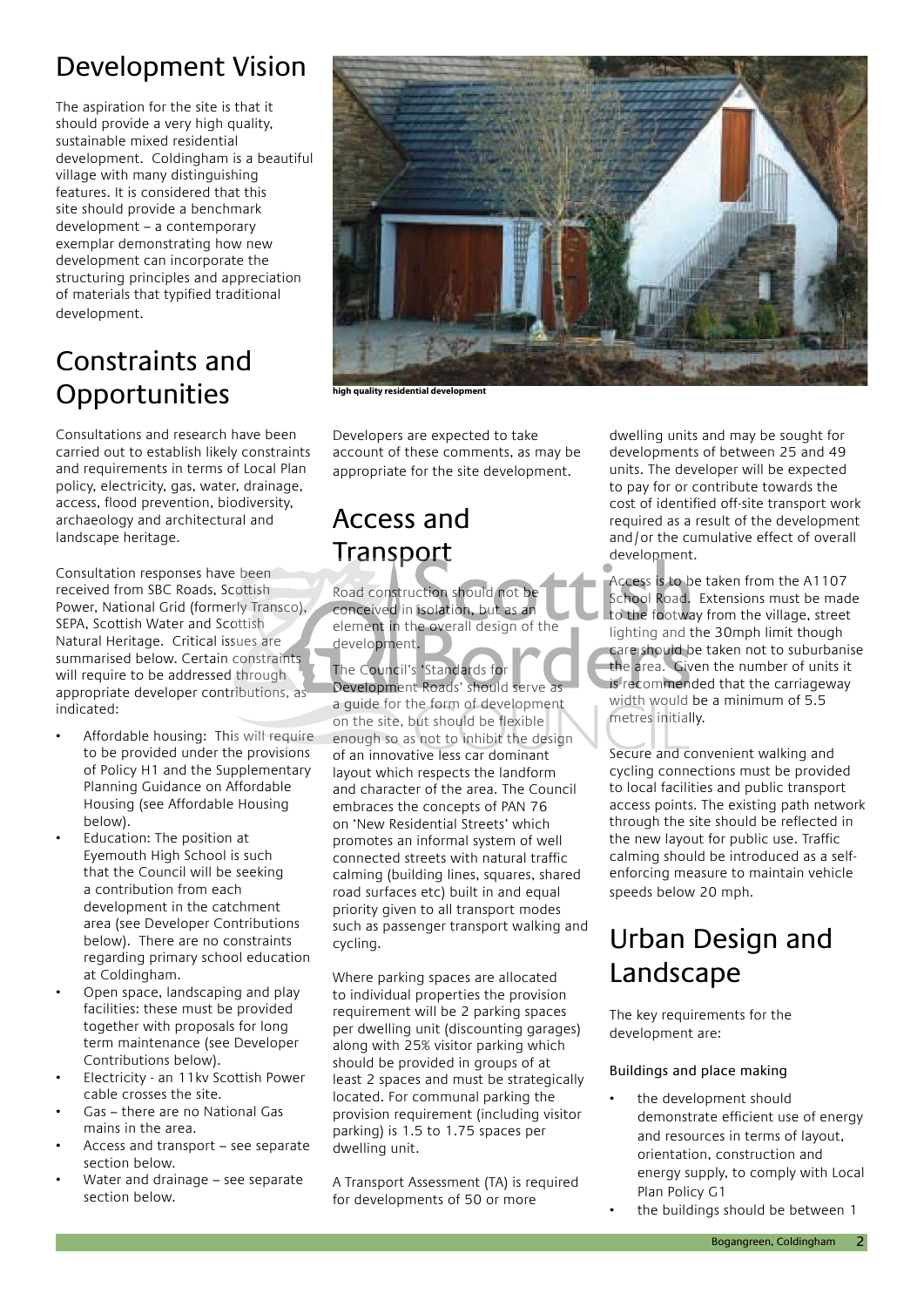fig 1 - Design Guidance Plan



 $\overline{3}$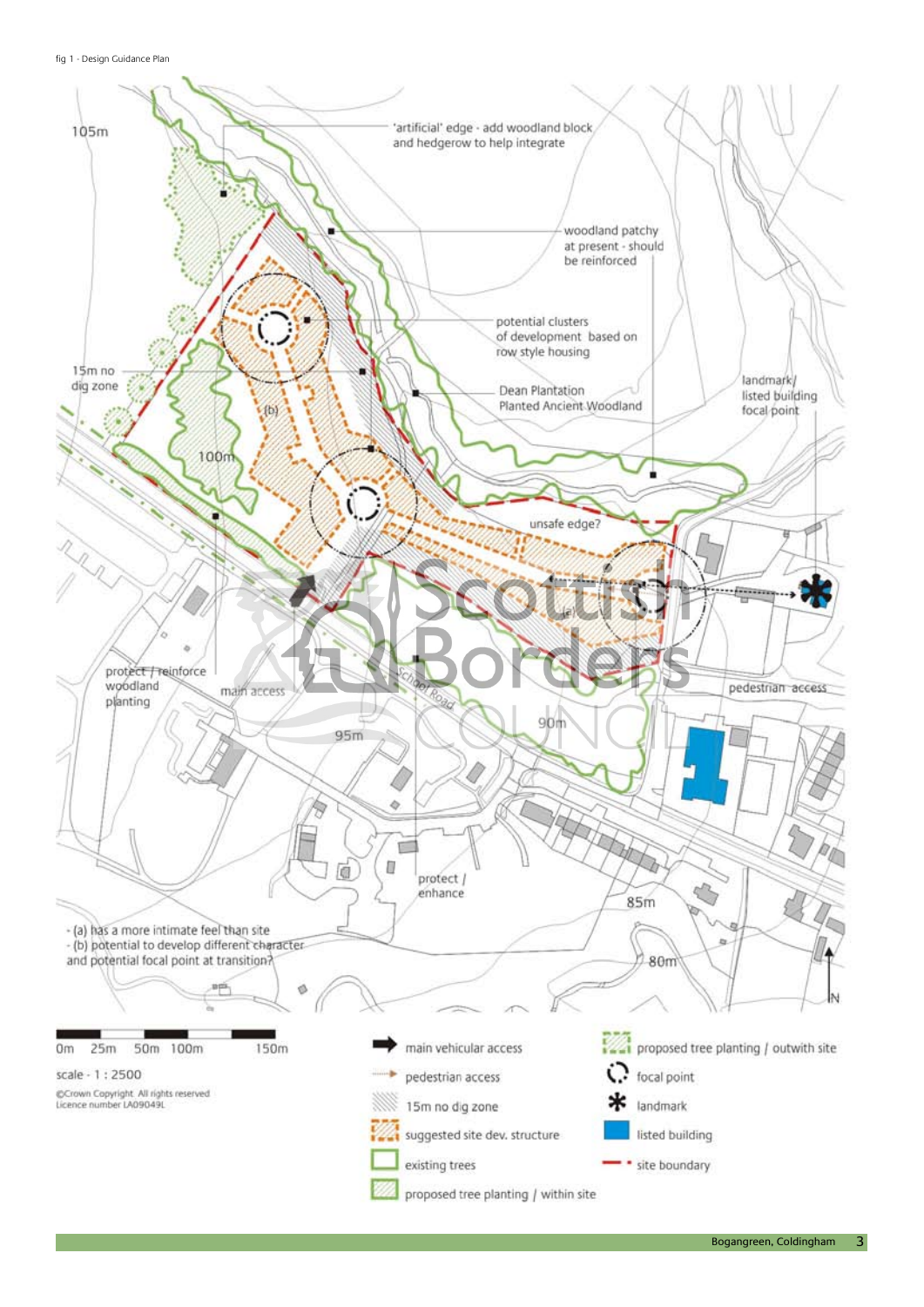and 2.5 storeys in height

- building colour themes should be white into buff render with grey roofs – the occasional red pantile roof is acceptable
- consideration should be given to the use of local sustainable materials, particularly stone and timber throughout the development
- the buildings should present a frontage to the internal street system and should be in the form of traditional row housing – the development should avoid presenting rear garden fencing to the principal street
- care should be taken with the setting of the listed buildings shown above
- the focal points or places should be created as shown on the Design Guidance Plan for the site
- the development should incorporate a footpath network through the site linking to the proposed focal points as shown on the Design Guidance plan and to the Right of Way running to the east of the site

#### Landscape and orientation

- establishment of a permeable high quality mixed residential development
- buildings should take advantage of views to the west and south
- buildings should be set out with the grain and contours of the site and the surrounding area
- by preference, houses should not breach a ridgeline, but if this is unavoidable, a backdrop of trees of an appropriate scale should be introduced
- it is necessary to protect existing vegetation on the site and extend and reinforce as shown on the plan
- existing landscape features represent opportunities for placemaking and care should be taken to integrate important features as indicated above
- new blocks of woodland planting need to be substantial in size to work properly

#### Boundaries and edges

- the development should avoid making 'compartments' - ie overly uniform boundary planting around each site margin
- the use of inappropriate brick walls, coniferous hedges,



**above: working with landscape and materials exemplar below: section through Bogangreen Burn Valley and Dean Plantation**



decorative gateways to individual developments is not acceptable

- existing patterns of field walls/ hedges/woodland blocks/ shelterbelts in the countryside around each site should be used for clues for new boundary or subdividing elements
- the site edge facing open countryside is potentially very unnatural and should be broken up with a combination of block woodland, hedgerow (with mature trees at intervals) and stone walls
- the edge along main roads should take references from the countryside – stone walls, hedges and deciduous trees
- existing trees/hedges should be retained and protected even if they are not appropriate species as they help to marry new development to the landscape
- a sense of enclosure should be created throughout the development by linked frontages, garden walls and hedges and consistency of materials

### Ecology and habitat

a planning application for the development of this site will require to be supported by an Ecological

Impact Assessment

- planting should focus on native species
- there are opportunities for habitat reinforcement and creation along the north, east and west boundaries of the site as well as along the north-south running central spine
- the position and sensitivity of Dean Plantation Planted Ancient Woodland should be noted

Parking and the external environment

The developer should consider a range of solutions to reduce the impact of car parking on the residential environment. This might include a combination of:

- avoiding front garden space being entirely given over to parking
- using traditional front garden walls and hedges to structure the street appearance
- designing-in shared small scale semiprivate courtyard parking
- placing larger parking courtyards behind perimeter blocks
- building shared surfaces in traditional materials rather than using coloured concrete block surfaces - for example in parking zones and domestic runways